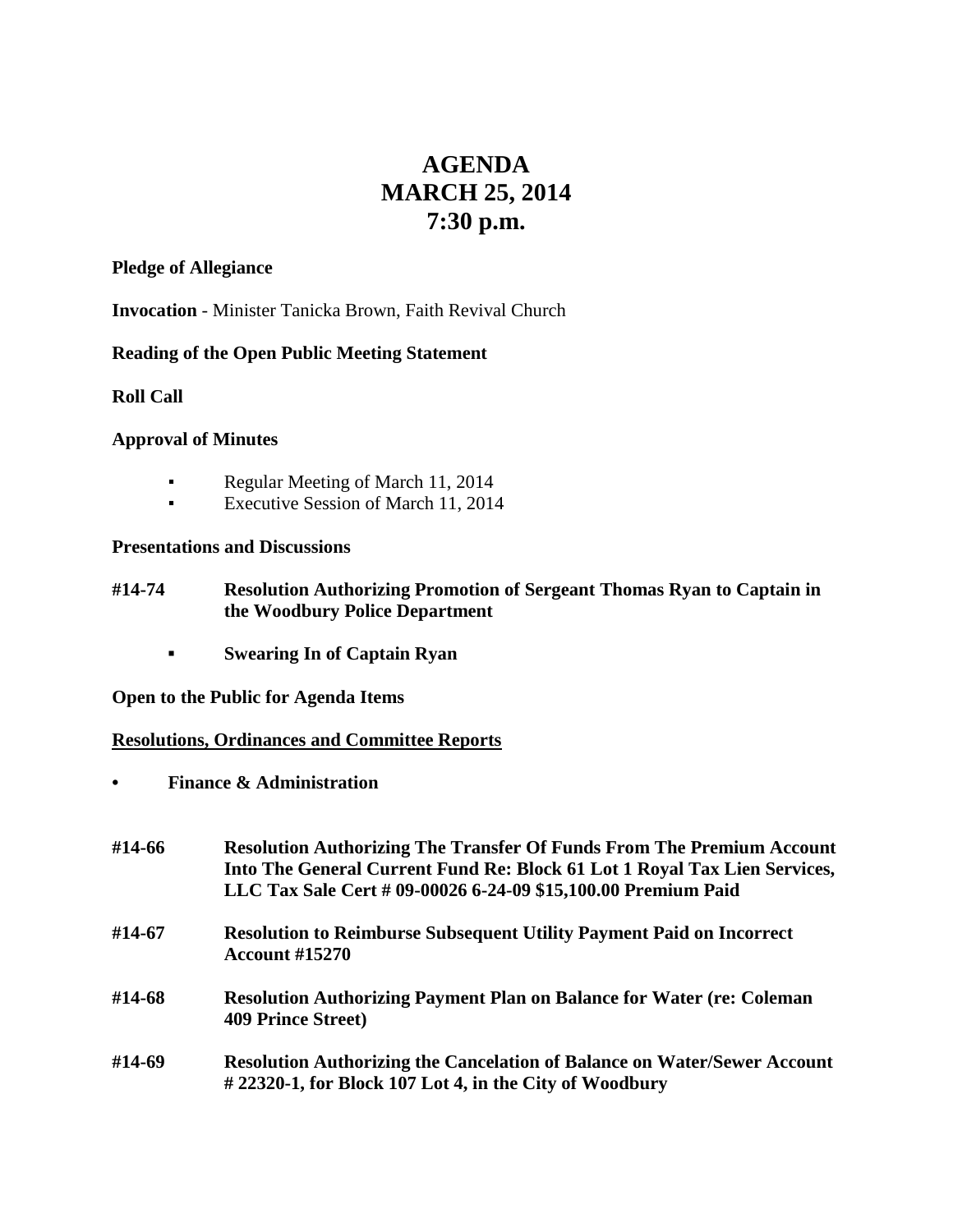| #14-70 | <b>Resolution to Adopt Emergency Temporary Appropriations for the Year</b><br>2014                                                               |
|--------|--------------------------------------------------------------------------------------------------------------------------------------------------|
| #14-71 | <b>Resolution Authorizing the Transfer of Appropriations in the Local Budget</b><br>of the City of Woodbury for the Fiscal Year 2013             |
| #14-72 | <b>Resolution Authorizing Lincoln Financial Group to Replace VFIS as the</b><br><b>Provider for Length of Service Award Program (LOSAP)</b>      |
| #14-73 | <b>Resolution Establishing Lincoln Financial Group as the Provider for Length</b><br>of Service Award Program (LOSAP) Deferred Compensation Plan |

Motion for Approval to Pay the Listed Vouchers

- **• Public Safety**
- **• Public Works/Parks and Recreation**
- **#2201-14 Ordinance Amending the Code of the City of Woodbury Re: Sidewalks**
- **#14-75 Resolution Authorizing City Engineer to Issue Notice to Bidders Regarding Water Main Replacement Aberdeen Place – Broad Street to Railroad Avenue**
- **#14-76 Resolution Authorizing City Engineer to Issue Notice to Bidders Regarding Purchase and Installation of Hopper Bin for the 2003 Tymco Street Sweeper**
- **#14-77 Resolution Awarding Contract to Insituform Technologies, LLC in the Amount of \$426,668.00 for the FY2014 Sanitary Sewer Rehabilitation Cured-In-Place Pipe Lining – Phase I – Salem Avenue, Carpenter Street And Tatum Street (Base Bid & Alternate A,B&C)**
- **#14-78 Resolution Awarding Contract for Disposal of Recyclable Materials**
- **• Economic Development**
- **• Community Relations**
- **• Environmental and Green Acres**
- **• Community Development**
- **• Property**